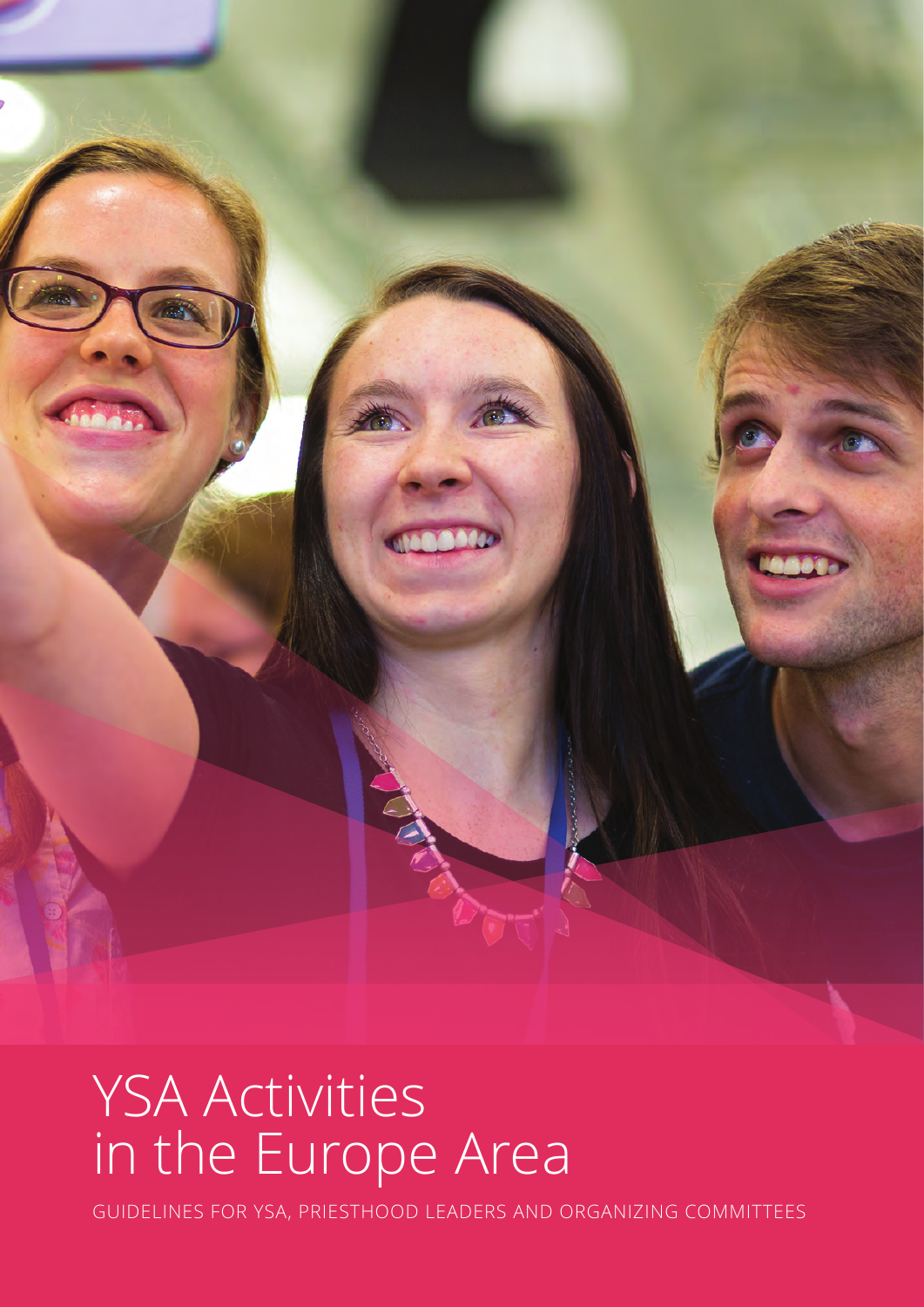### Young Single Adults

### **OBJECTIVE**

Increase faith of Young Single Adults in God the Father, His son Jesus Christ and the atonement and provide opportunities for meaningful social interaction and service through YSA conferences.

### **GOALS**

*YSA conferences…*

- provide a spiritual experience in a safe environment
- are inclusive (1 Nephi 18:24: putting all of our seed into the ground) with as many YSA from the respective region participating as possible
- inspire for continuing scripture study and service after the conference experience
- provide an opportunity to meet other YSA, make friends or find an eternal partner

*At each YSA conference, participants will be invited to* 

- pray and read their scriptures daily
- always attend Church
- participate in Institute of Religion
- become self-reliant
- honor their covenants

### **STANDARDS**

All participants commit to the behavior found in For the Strength of Youth when they sign up for a conference. Appropriate clothing is appreciated.

The atmosphere at a YSA conference should be spiritual, social, and service-oriented.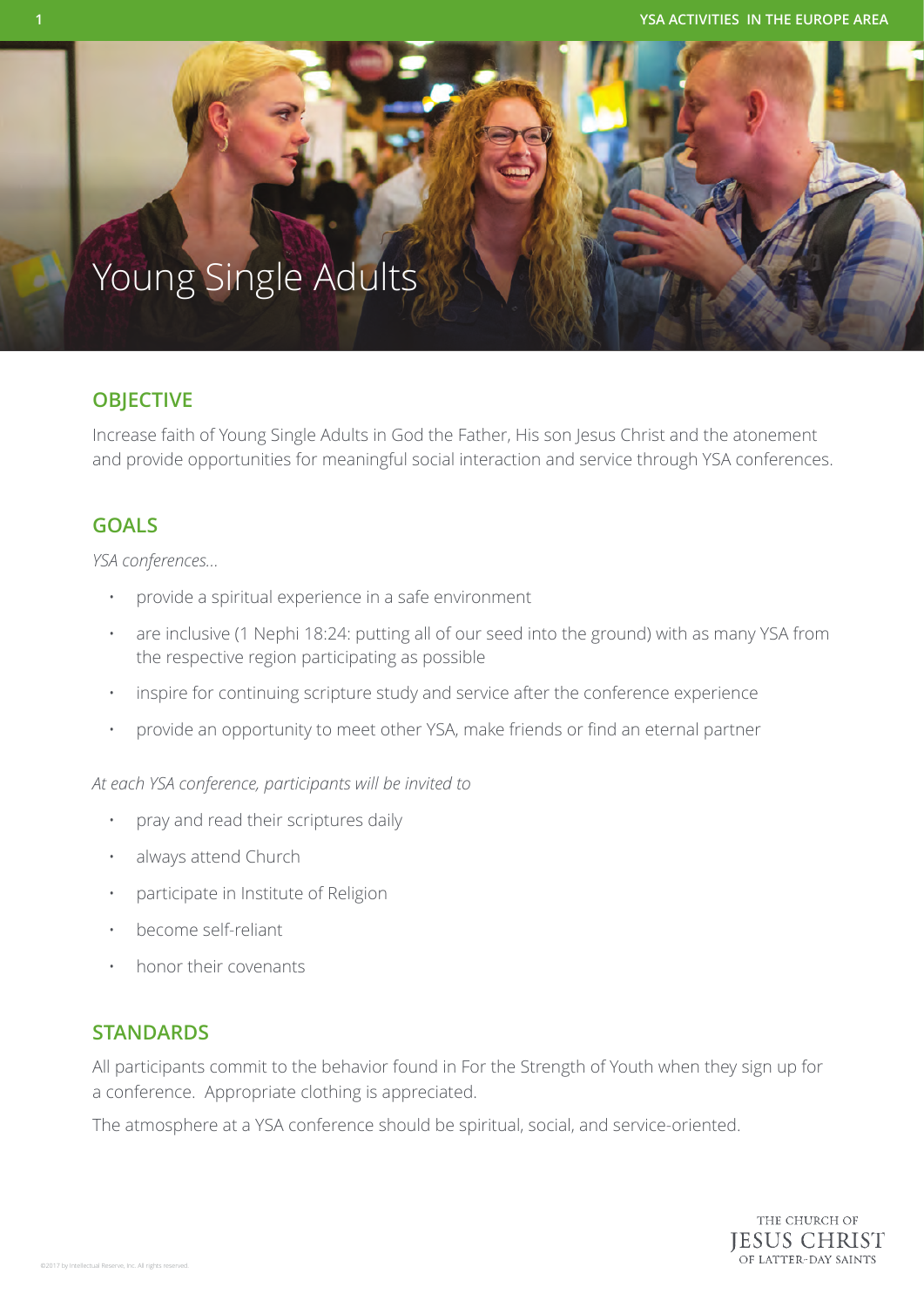### Priesthood Leaders

### **INTRODUCTION**

All multi-stake Young Single Adult (YSA) Conferences are held under the direction of the Area Presidency. YSA conferences follow a carefully balanced program of classes, devotionals, and activities for Young Single Adults ages 18 through 30.

引目

### **OBJECTIVE**

Increase faith of Young Single Adults in God the Father, His son Jesus Christ and the atonement and provide opportunities for meaningful social interaction and service through YSA conferences.

### **GOALS**

*YSA conferences…*

- provide a spiritual experience in a safe environment
- are inclusive (1 Nephi 18:24; putting all of our seed into the ground) with as many YSA from the respective region participating as possible
- inspire for continuing scripture study and service after the conference experience
- provide an opportunity to meet other YSA, make friends or find an eternal partner

*At each YSA conference, participants will be invited to...*

- pray and read their scriptures daily
- always attend Church
- participate in Institute of Religion
- become self-reliant
- honor their covenants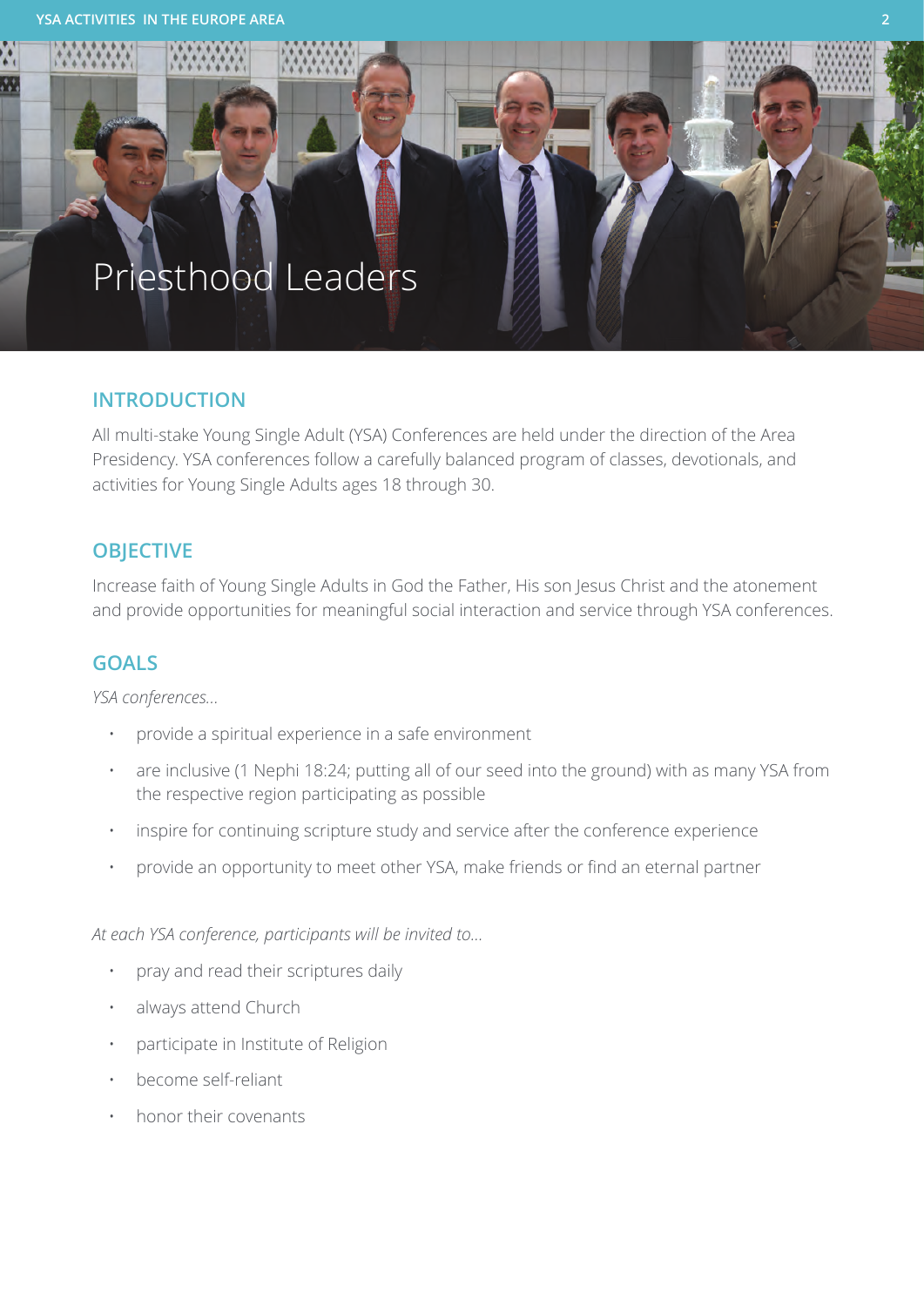### **FUNDING AND ENROLMENT**

A number of regional YSA conferences throughout Europe will receive Area funding to supplement the participant's fees. Enrolment preference will be given to YSA from the designated country or region. A small number (maximum of 20%) of additional participants may be accepted from other regions. These participants will be expected to pay the full cost without the subsidy from the Area funds.

The regional YSA conferences typically include:

- Cape Verde
- England
- France and French-speaking Switzerland, and Belgium
- Germany, Austria, and German-speaking Switzerland
- Italy and Italian-speaking Switzerland
- Netherlands
- Portugal
- Spain
- Sweden, Norway, Denmark, and Finland
- Scotland and Ireland
- Eastern Europe: Poland, Czech Republic, Slovakia, Hungary, Romania, Moldova
- Adriatic North and South

All other multi-stake YSA conferences, while still requiring approval by the Area Presidency, will be funded by the local unit budget allowance<sup>1</sup> of the hosting stake. Small participant fees may be appropriate, but leaders should ensure that all Young Single Adults have the opportunity to participate without incurring unreasonable personal costs (see Handbook 2, 16.3.7).

### **APPROVAL PROCESS**

All multi-stake YSA conferences must be approved in advance by the Area Presidency. (see attached YSA Conference Planning Guide)

The Europe Area YSA Conference Planning Guide must be used for all multi-stake YSA conferences.

Applications should be submitted to the Area Seventy assigned as priesthood advisor for YSA under EUA-YSA@ldschurch.org.

<sup>1</sup> see Handbook 1, 14.7.2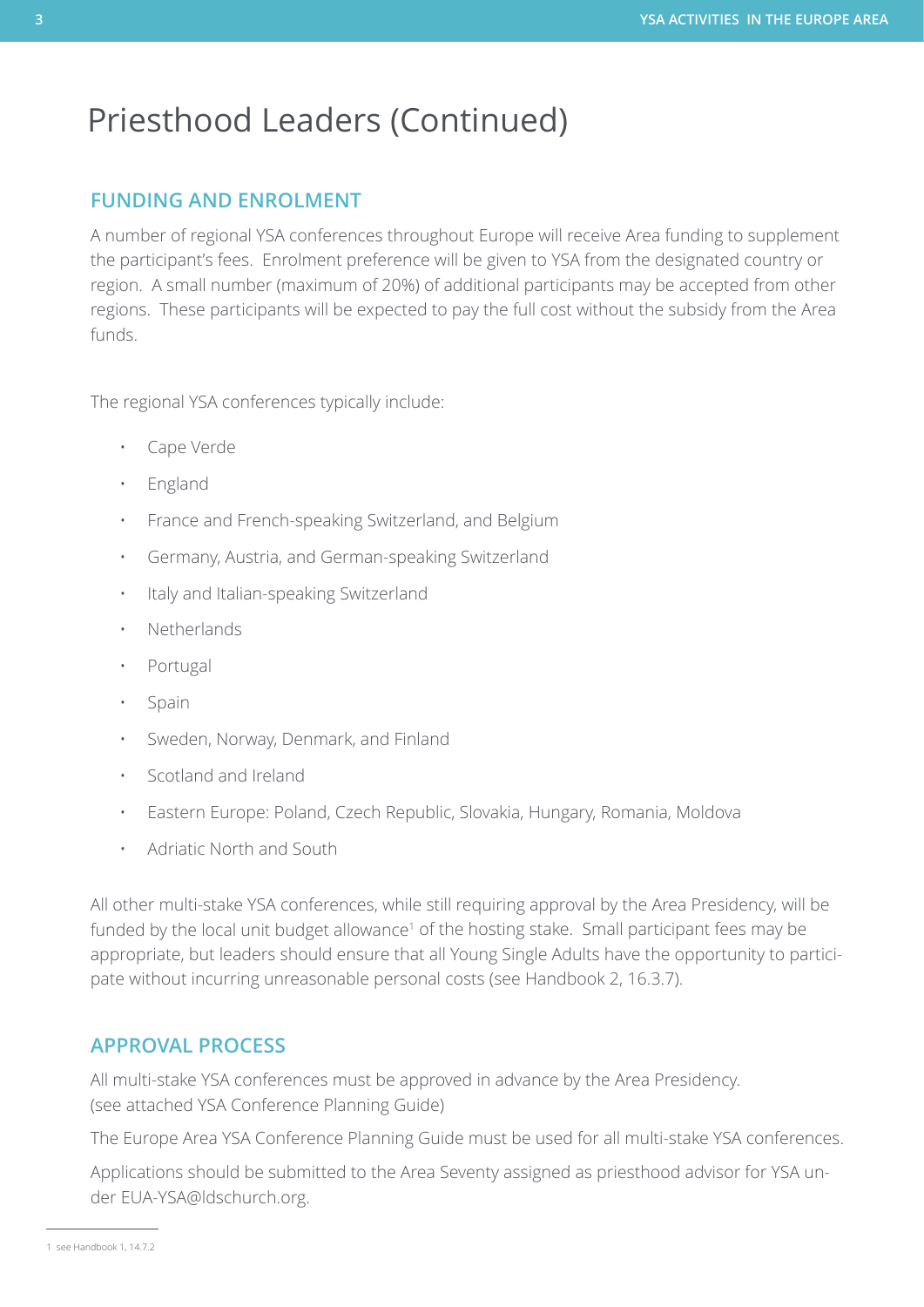#### **STANDARDS**

All participants commit to the behavior found in *For the Strength of Youth* when they sign up for a conference. Appropriate clothing is appreciated.

The atmosphere at a YSA conference should be spiritual, social, and service-oriented. Anyone involved in one of the following five behaviors, will be asked to leave the conference:

- Participating in or encouraging immoral behavior of any kind, including breaking the law of chastity or viewing pornography in any form.
- Shoplifting, theft, or vandalism of any kind.
- Breaking the Word of Wisdom, including possessing illegal substances.
- Possessing weapons or firearms of any kind.
- Doing anything harmful to yourself or others, physically or spiritually.

#### **MEASURES**

Conference Director Couples, together with their organizing committee, will send a post conference report to the Area Presidency. To measure if a conference has met its objectives, four indicators will be reviewed:

- Number of YSA attending conferences
- Percentage of YSA from the respective region participating
- Young Single Adults attending priesthood or Relief Society meetings before and after the conference (reported by MLU)
- Institute enrolment before and after conference (reported by S&I)

#### **ROLES AND RESPONSIBILITIES**

#### **Area Presidency**

- Assign an Area Seventy to serve as the priesthood advisor for YSA in the area
- Assign other Area Seventies to oversee and provide priesthood direction for each session
- Approve the budget, location, and date of each conference
- Approve Area Director Couples, the YSA Administrator, and the Conference Director Couples
- Set the theme for the YSA conferences for each year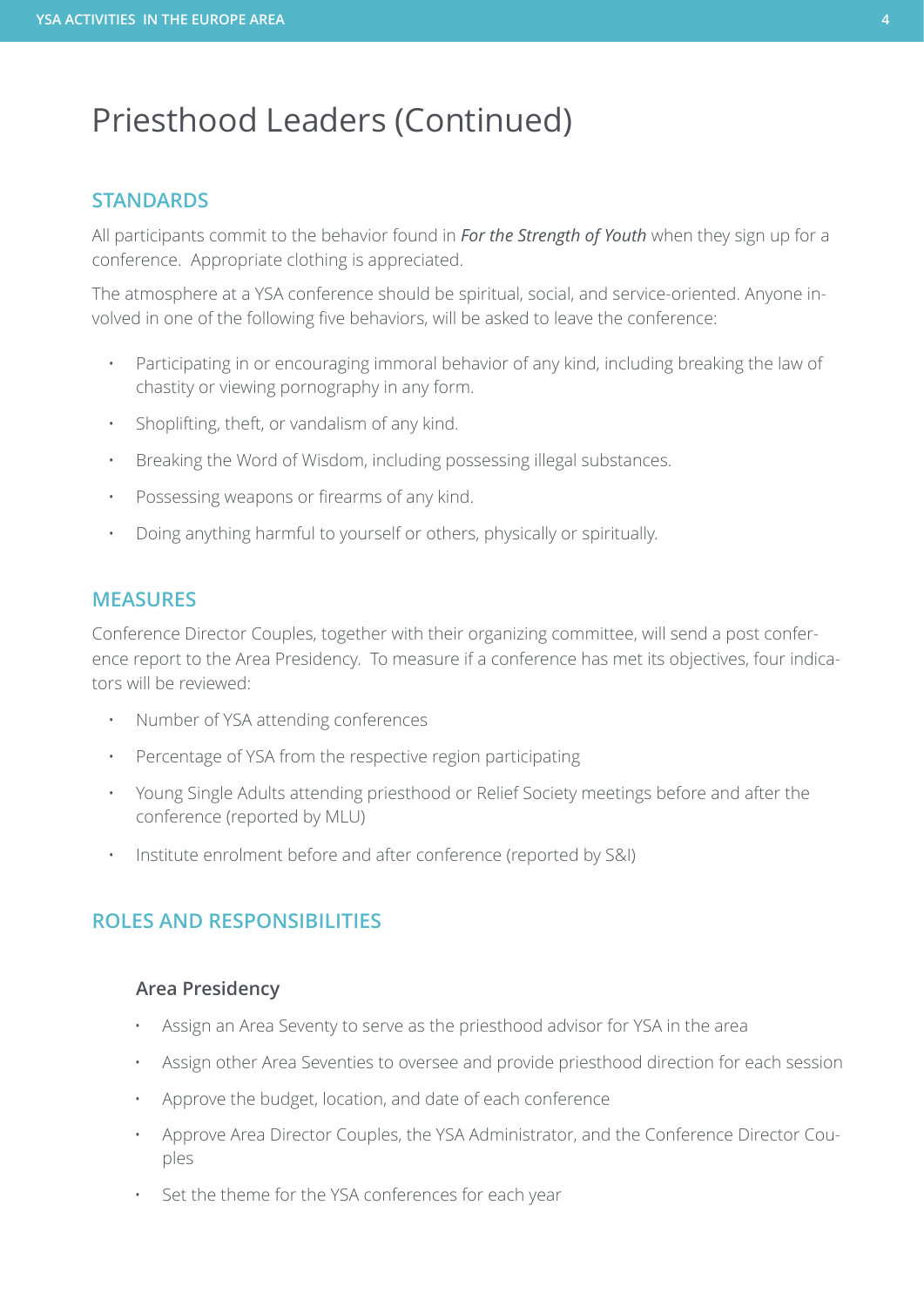### **ROLES AND RESPONSIBILITIES**

### **YSA Priesthood Advisor**

An Area Seventy is assigned as priesthood advisor for YSA in Europe.

- Makes recommendations and provides training for the Area Director Couples, the YSA Administrator, and the Conference Director Couples
- Approves conference committee members other than the Conference Director Couple
- Communicates with other Area Seventy who are assigned to oversee their regional conferences
- Manages communications and budget

#### **Area Seventies**

- Provide reports on conferences and the indicators
- Provide priesthood direction for conference committees and priesthood leaders as assigned by the Area Presidency
- Recommend and sets apart Conference Director Couples and conference committee members
- Provide support and guidance for hosting local priesthood leaders
- Attend the assigned conference and supports the Conference Director Couple

### **Area YSA Director Couple**

- Provide training for Conference Director Couples and their conference committee members
- Review recommendations for Conference Director Couples
- Are available to Conference Director Couples by telephone during conferences to provide support
- Report to Area Seventy Priesthood Advisor

### **YSA Administrator**

- Provides administrative support by tracking conferences, callings, and budgets
- Manages materials for YSA conferences
- Prepares reports on enrolment, participation, and post conference follow up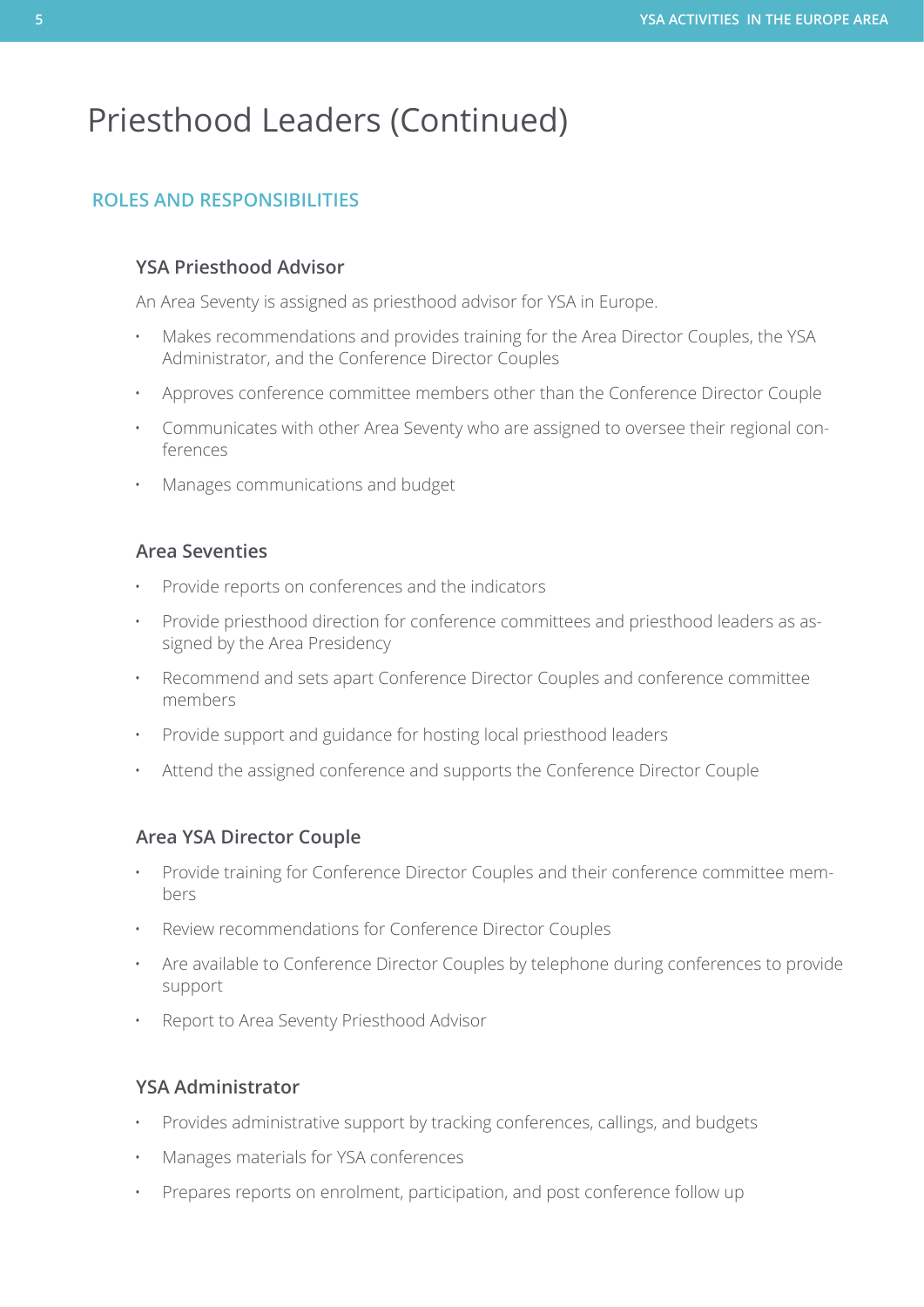• Reports to Area Seventy Priesthood Advisor

#### **ROLES AND RESPONSIBILITIES**

#### **Conference Director Couple**

The Conference Director Couple have oversight of the conference and are responsible for the spiritual aspects. They will be supported by two YSA coordinators.

- Direct the organizing committee and the conference itself
- Will be on-site throughout the conference and have responsibility for the spiritual aspects of the conference
- Teach in formal and informal settings each day
- Meet and counsel with YSA who are not following the standards
- Be role models

#### **Conference Committee Members**

- A member of the presidency of the hosting stake
- YSA Coordinators: A young single adult brother and a sister. The brother should be a returned missionary. Both should be worthy to attend the Temple and be role models for other YSA.
- Assistant Coordinators: Assistant coordinators can be called as needed.
	- Health & Safety Coordinators (required)
	- Facilities Coordinators
	- Registration Coordinators
	- Food Coordinators
	- Materials Coordinators
	- Activities Coordinators
	- Website Coordinators
- Health Counselor(s): At least one health counselor should be assigned to each YSA Conference session.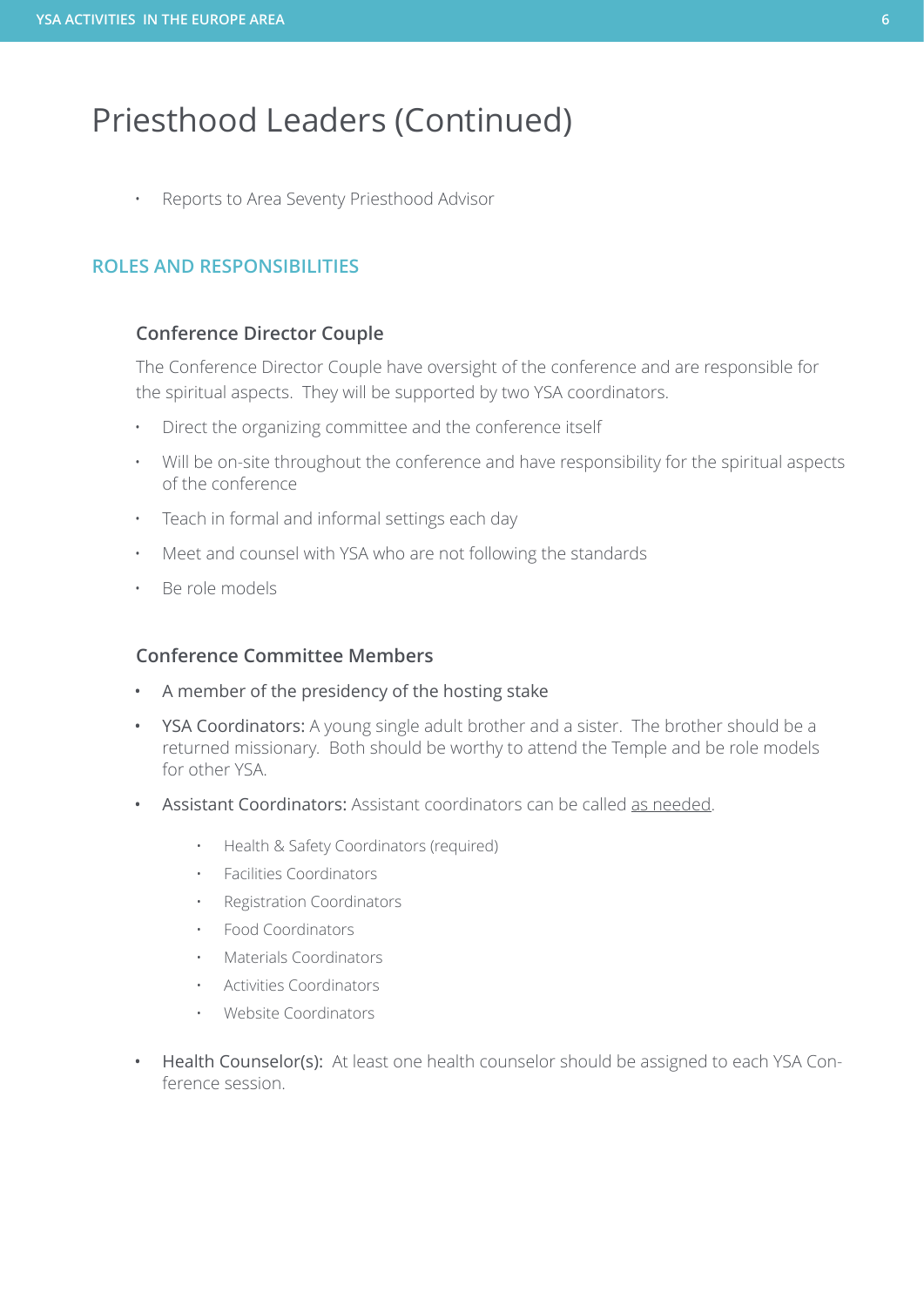### **ROLES AND RESPONSIBILITIES**

- Group Leaders: Group Leaders are adult married couples. They are key to the success of YSA Conferences. Through their examples, leadership, and teaching, Group Leaders follow the Savior's call to "hold up your light that it may shine unto the world. Behold I am the light which ye shall hold up—that which ye have seen me do" (3 Nephi 18:24). Group Leaders are with the Young Single Adults full-time, and they should love, serve, and teach under the guidance of the Spirit. Each group contains 10–12 participants. Group Leaders should:
	- Be spiritually mature; have a testimony of the restored gospel
	- Be temple worthy
	- Be slow to anger and not be easily offended
	- Be fun, enthusiastic about life, and optimistic
	- Love and relate to young single adults
	- Be readily willing to serve

#### **Teachers**

Teachers are responsible to teach classes on the approved gospel topics and principles. Teachers should submit their lesson outlines to the Area Seventy supervising their session for approval. These teachers should be able to keep the interest of the participants by engaging them in class discussions and allowing them to testify to each other of the principles being taught. While humor and fun can be an effective part of teaching, a teacher must not mistake entertainment for teaching. YSA Conference teachers should be men or women who hold current temple recommends and receive an ecclesiastical clearance from their bishop or branch president. Local Seminary & Institute Coordinators can be invited to teach classes or recommend teachers.

#### **TRAINING**

Conference Director Couples and Coordinators for each conference should be called by January 15th of each year. They will be invited to participate in training between January and March. Training will be conducted via Skype and occasionally in person.

Training will be provided by the Area Seventy assigned as YSA priesthood advisor, the Area YSA Director Couple and the Area YSA Administrator. Area Seventy assigned to oversee the conferences will be invited to the training.

The Area YSA Administrator will hold additional training meetings with Assistant Coordinators and Counselors.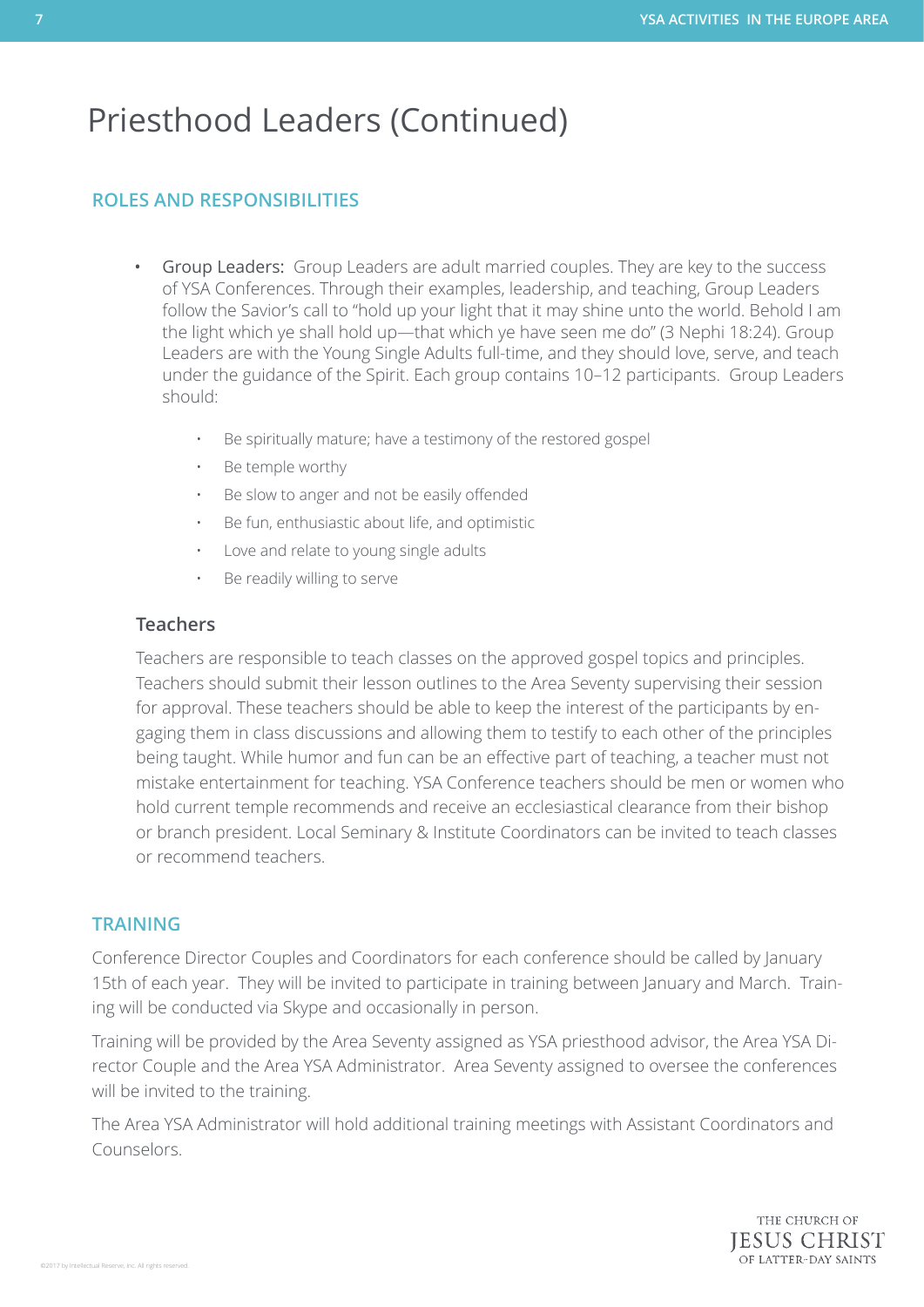### Organizing Committees

### **INTRODUCTION**

Organizing Committee members should carefully review the priesthood leader section of this guide to familiarize themselves with the objectives for the conference and the organization. Committee members should prayerfully apply the guidelines.

### **RECRUITING FOR REGIONAL CONFERENCES**

All YSA of the respective region should be invited to attend their Regional YSA Conference. The Conference Director Couple will contact the S&I coordinators of the respective region to work with the Institute of Religion to invite YSA to the conference. They will also contact the stake presidents, suggesting activities to reach out to less-active YSA.

#### **Measures**

Conference Director Couples, together with their organizing committee, will send a post conference report to the Area Presidency. To measure if a conference has met its objectives, four indicators will be reviewed:

- Number of YSA attending conferences
- Percentage of YSA from the respective region participating
- Young Single Adults attending priesthood or Relief Society meetings before and after the conference (reported by MLU)
- Institute enrolment before and after conference (reported by S&I)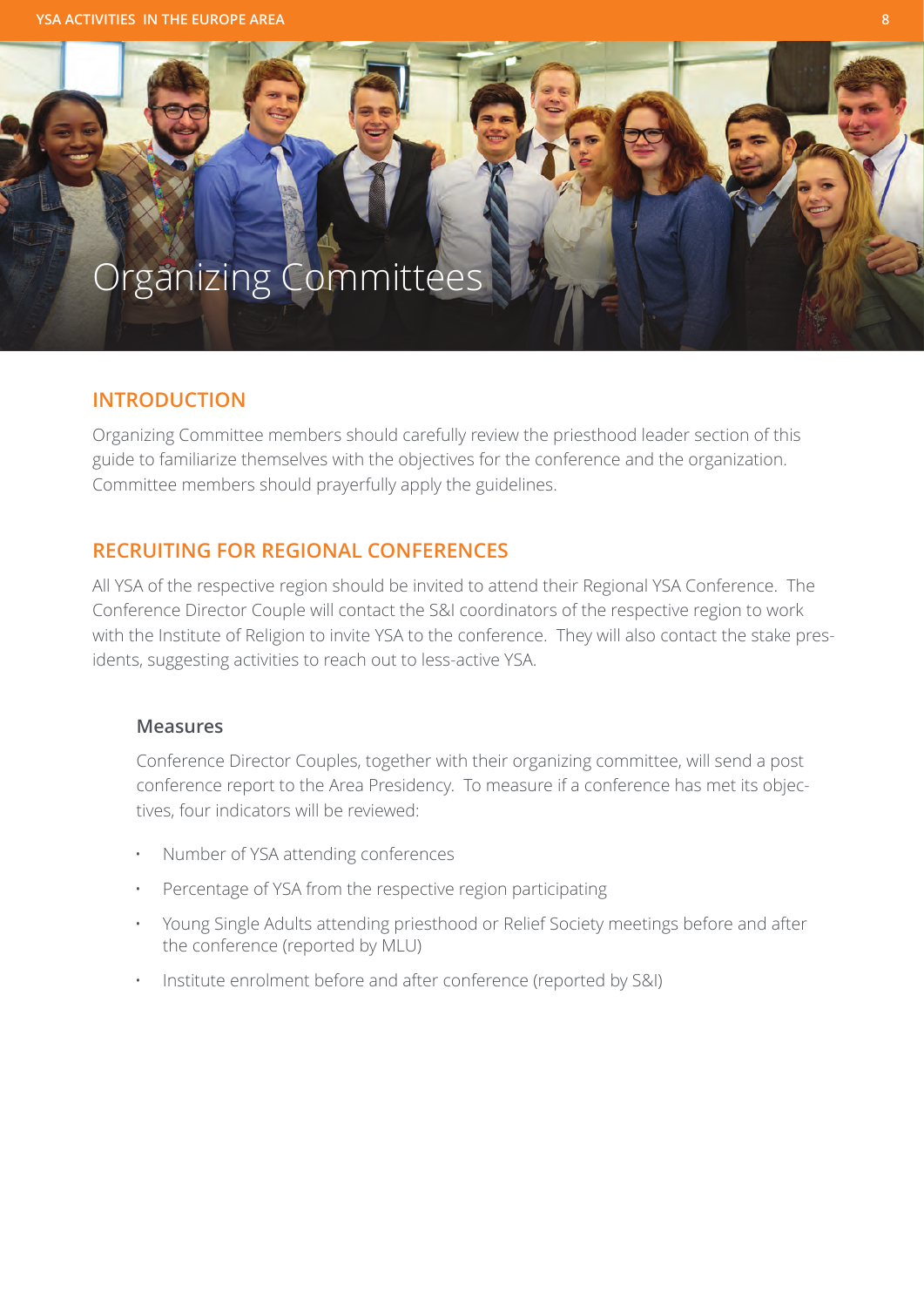### Organizing Committees (Continued)

### **BEFORE THE CONFERENCE**

Following registrations, every participant is assigned to a group. The Group Leaders will contact each of their group members and invite them to join a closed Facebook group. Group Leaders will engage their group members to get to know them and find out what their conference expectations are.

Each participant will receive a letter from their Area Seventy (prepared by the conference committee) with a personal invitation to follow Christ and prepare for the conference.

### **THE CONFERENCE EXPERIENCE**

#### **Meaningful Involvement of Each Participant**

- Plan a well-balanced program that provides opportunities for Young Single Adults to serve others and to experience physical, intellectual, emotional, social, and spiritual development.
- Provide opportunities for exceptional Young Single Adult and teachers to lead and serve their brothers and sisters.

#### **Caring Relationships among Leaders and Participants**

- Give Young Single Adult the opportunity to build and serve one another, develop lasting friendships, and strengthen their testimonies.
- Allow Group Leaders to serve as role models for group members. Like good shepherds, young adult leaders can help other participants focus on the well-being of each member of the group.
- Ensure that Group Leaders have opportunities to strengthen relationships constantly. This should specifically occur during group activities.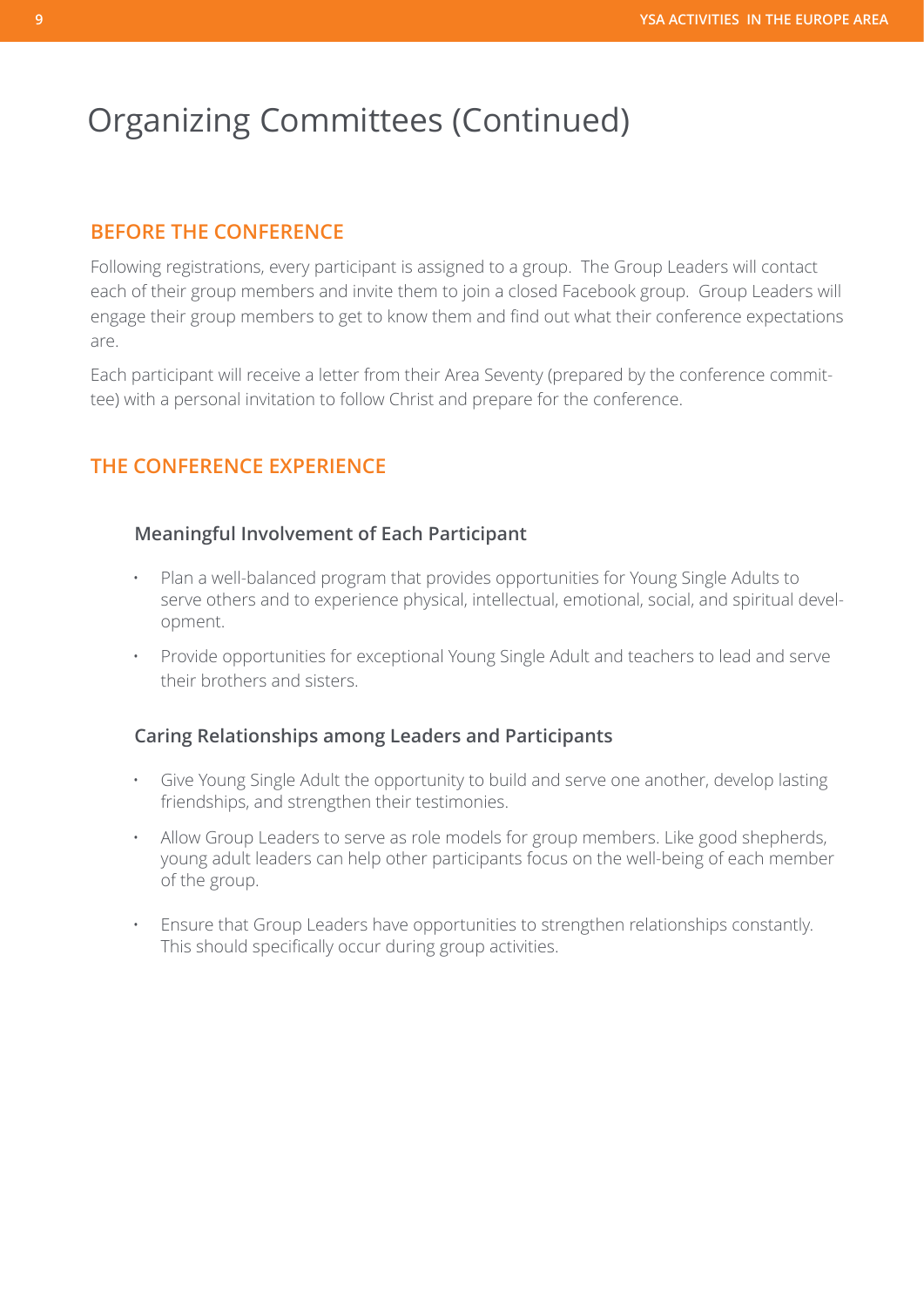### Organizing Committees (Continued)

### **THE POST-CONFERENCE EXPERIENCE**

Group Leaders will be asked to maintain the Facebook Group for six months after the conference. They should continue to encourage their group members to continue working on their personal goals and invite them again to:

- pray and read their scriptures daily
- always attend Church
- participate in Institute of Religion
- become self-reliant
- honor their covenants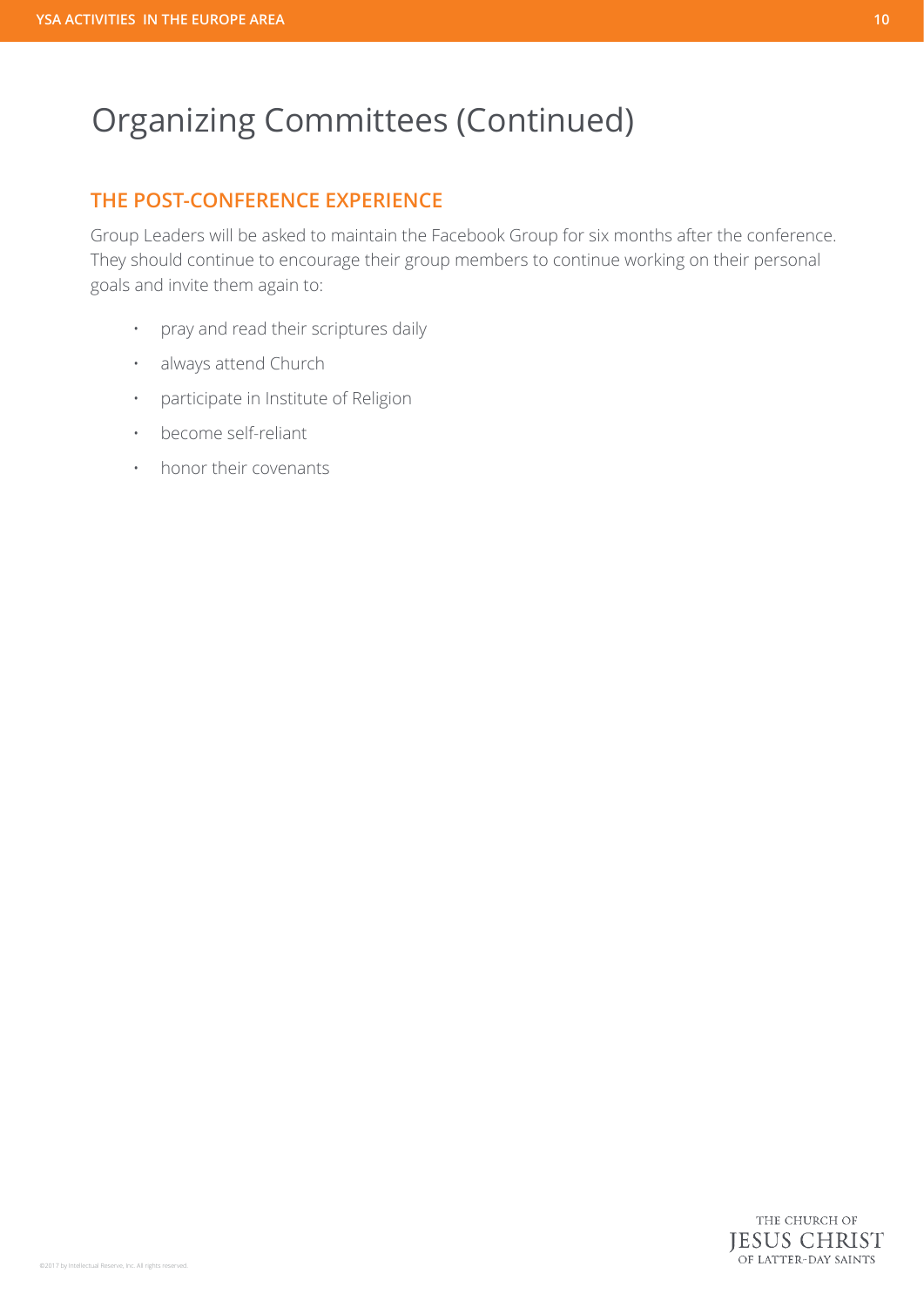# Conference Planning Guide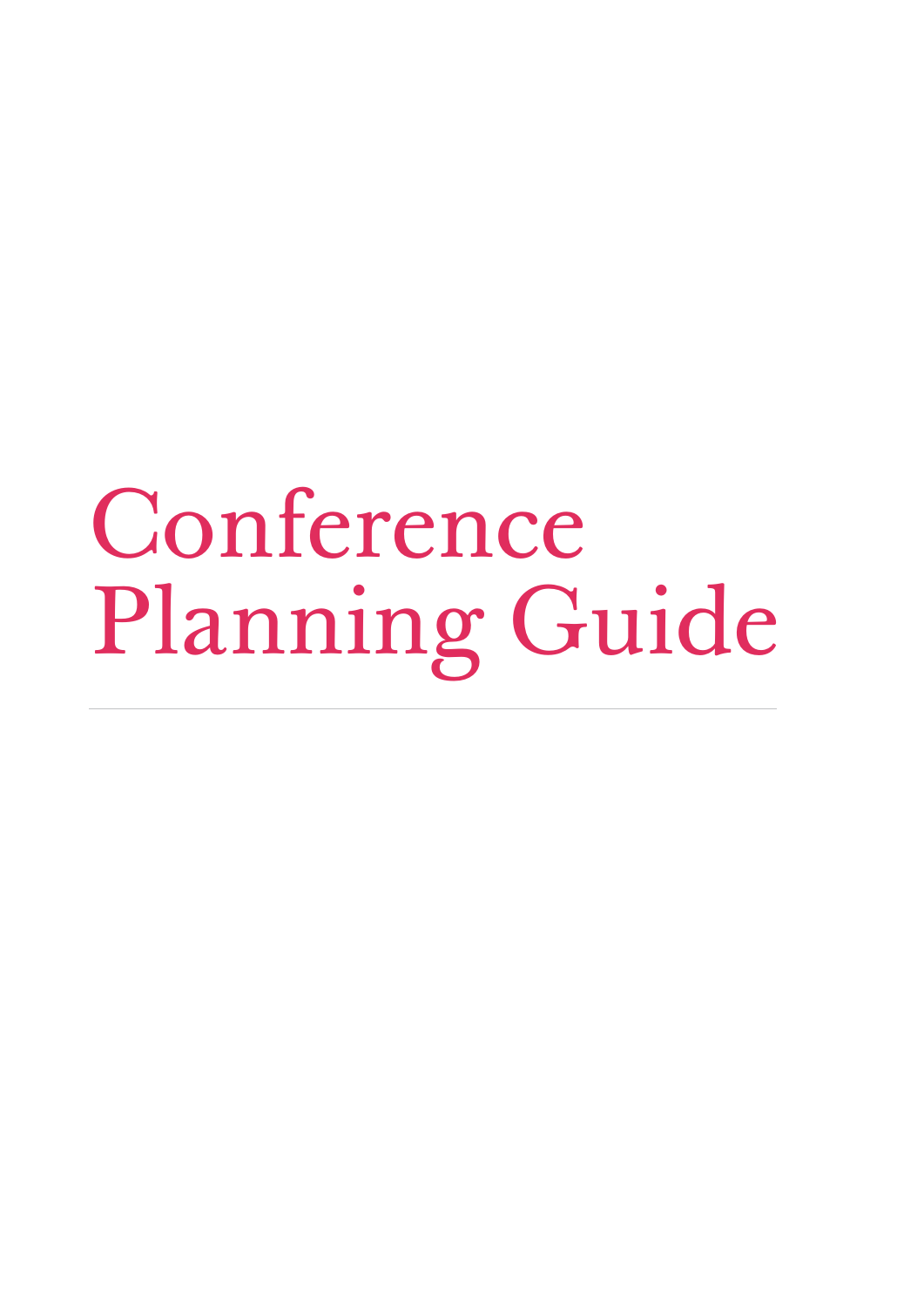### Sample YSA Conference Program

### **WEDNESDAY**

| $10:00 - 13:00$ | Check in / Registration                                                                                                                             |  |  |
|-----------------|-----------------------------------------------------------------------------------------------------------------------------------------------------|--|--|
| $13:00 - 14:15$ | Lunch                                                                                                                                               |  |  |
| $14:30 - 15:30$ | Orientation (Welcome message from Session Directing couple, Conference Program<br>presentation, Group Leaders introduction, material distribution). |  |  |
| $15:45 - 17:00$ | Meet your Group Leader (Group members introduction, "Focus on You" game-<br>optional, setting up personal and group goals).                         |  |  |
| $17:00 - 18:00$ | Free time (optional sport games, preparation for team performance)                                                                                  |  |  |
| $18:00 - 19:15$ | Dinner                                                                                                                                              |  |  |
| $19:30 - 21:30$ | Dance                                                                                                                                               |  |  |
| $22:00 - 22:30$ | Group review meeting (Spiritual thought from Group Leaders, review group goals,<br>group prayer).                                                   |  |  |
| $22:30 - 23:00$ | Quiet time (personal scripture study, journal time, get ready for bed)                                                                              |  |  |
| 23:00           | Lights out                                                                                                                                          |  |  |

### **THURSDAY**

| $7:00 - 7:30$   | Get ready                                                                                                                                         |
|-----------------|---------------------------------------------------------------------------------------------------------------------------------------------------|
| $7:30 - 8:15$   | Group morning gospel study                                                                                                                        |
| $8:30 - 9:45$   | <b>Breakfast</b>                                                                                                                                  |
| $10:00 - 10:30$ | Conference Director Couple Devotional (Inspiring message from Conference Director<br>Couple or priesthood leader, Institute lessons introduction) |
| $10:45 - 11:30$ | Institute Lesson                                                                                                                                  |
| $11:45 - 12:30$ | Institute Lesson                                                                                                                                  |
| $13:00 - 14:15$ | Lunch                                                                                                                                             |
| $14:30 - 16:00$ | Team building activity (team games, team preparation for Variety Show).                                                                           |
| $16:15 - 17:45$ | Service project.                                                                                                                                  |
| $18:00 - 19:15$ | Dinner                                                                                                                                            |
| $19:30 - 21:00$ | Variety Show (talent show).                                                                                                                       |
| $21:00 - 21:45$ |                                                                                                                                                   |
| $22:00 - 22:30$ | Group review meeting (spiritual thought from Group Leader, review group goals,<br>group prayer).                                                  |
| $22:30 - 23:00$ | Quiet time (personal scripture study, journal time, get ready for bed)                                                                            |
| 23:00           | Lights out                                                                                                                                        |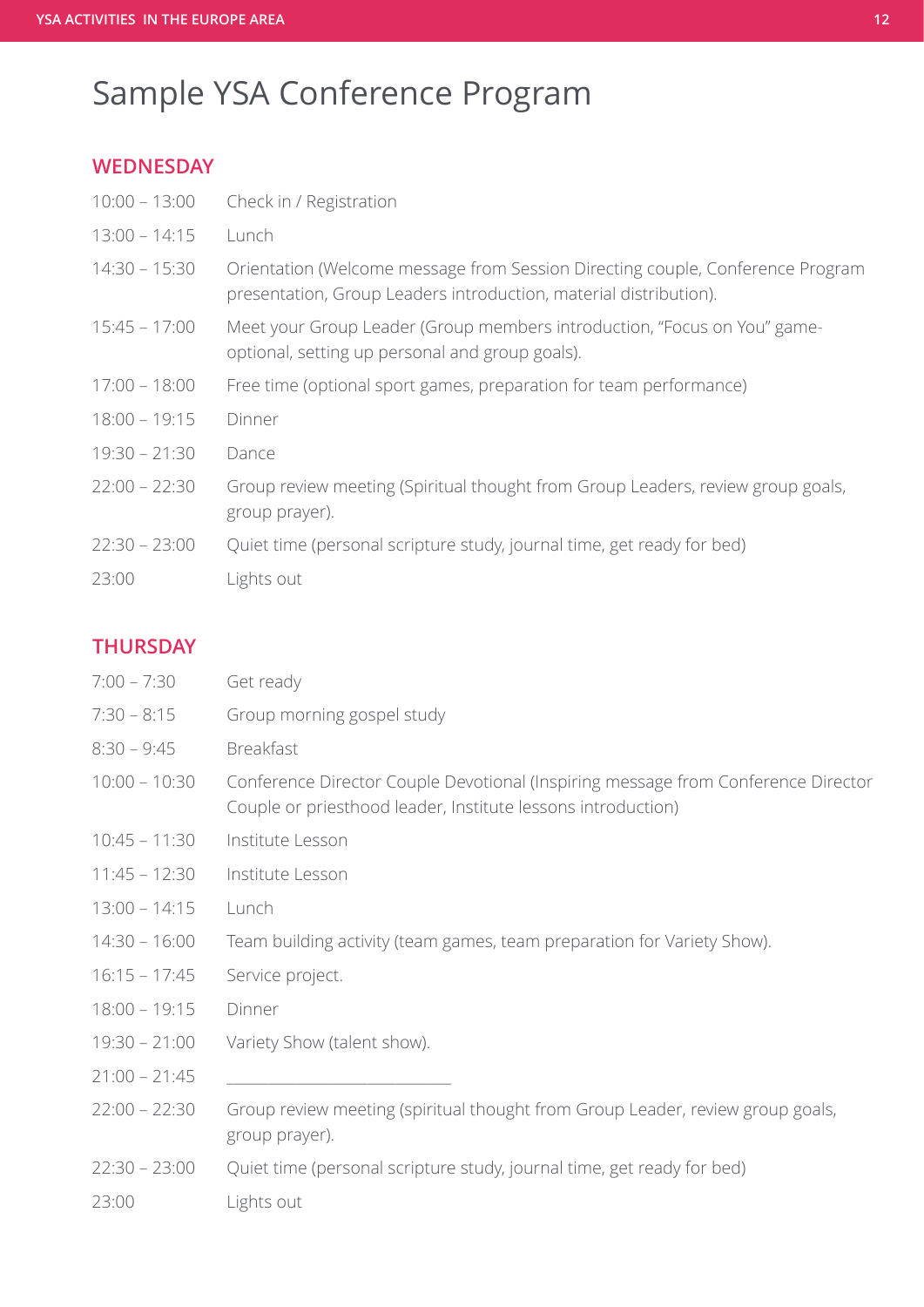| <b>FRIDAY</b> |  |  |
|---------------|--|--|

| $7:00 - 7:30$   | Get ready                                                                                                                                       |
|-----------------|-------------------------------------------------------------------------------------------------------------------------------------------------|
| $7:30 - 8:15$   | <b>Breakfast</b>                                                                                                                                |
| $10:00 - 10:30$ | Conference Director Couple Devotional (Inspiring message from Session Directing<br>Couple or priesthood leader, Institute Lessons introduction) |
| $10:45 - 11:30$ | Institute Lesson                                                                                                                                |
| $11:45 - 12:30$ | Institute Lesson                                                                                                                                |
| $13:00 - 14:15$ | Lunch                                                                                                                                           |
| $14:30 - 16:00$ | Team building activity (team games, workshops).                                                                                                 |
| $16:15 - 17:45$ | Gospel Game (game related to next year's Institute courses)                                                                                     |
| $19:30 - 21:30$ | Dance                                                                                                                                           |
| $22:00 - 22:30$ | Group review meeting (spiritual thought from Group Leader, review group goals,<br>group prayer).                                                |
| $22:30 - 23:00$ | Quiet time (personal scripture study, journal time, get ready for bed)                                                                          |
| 23:00           | Lights out                                                                                                                                      |
|                 |                                                                                                                                                 |

### **SATURDAY**

| $7:00 - 7:30$   | Get ready                                                                                                                                   |
|-----------------|---------------------------------------------------------------------------------------------------------------------------------------------|
| $7:30 - 8:15$   | Group morning gospel study                                                                                                                  |
| $8:30 - 9:45$   | <b>Breakfast</b>                                                                                                                            |
| $10:00 - 12:00$ | Closing Devotional (Inspiring message from Session Directing Couple or priesthood<br>leader, Musical Program - optional, Testimony meeting) |
| $12:00 - 13:00$ | Free time                                                                                                                                   |
| $13:00 - 14:15$ | Lunch                                                                                                                                       |
| 15:00           | Departure                                                                                                                                   |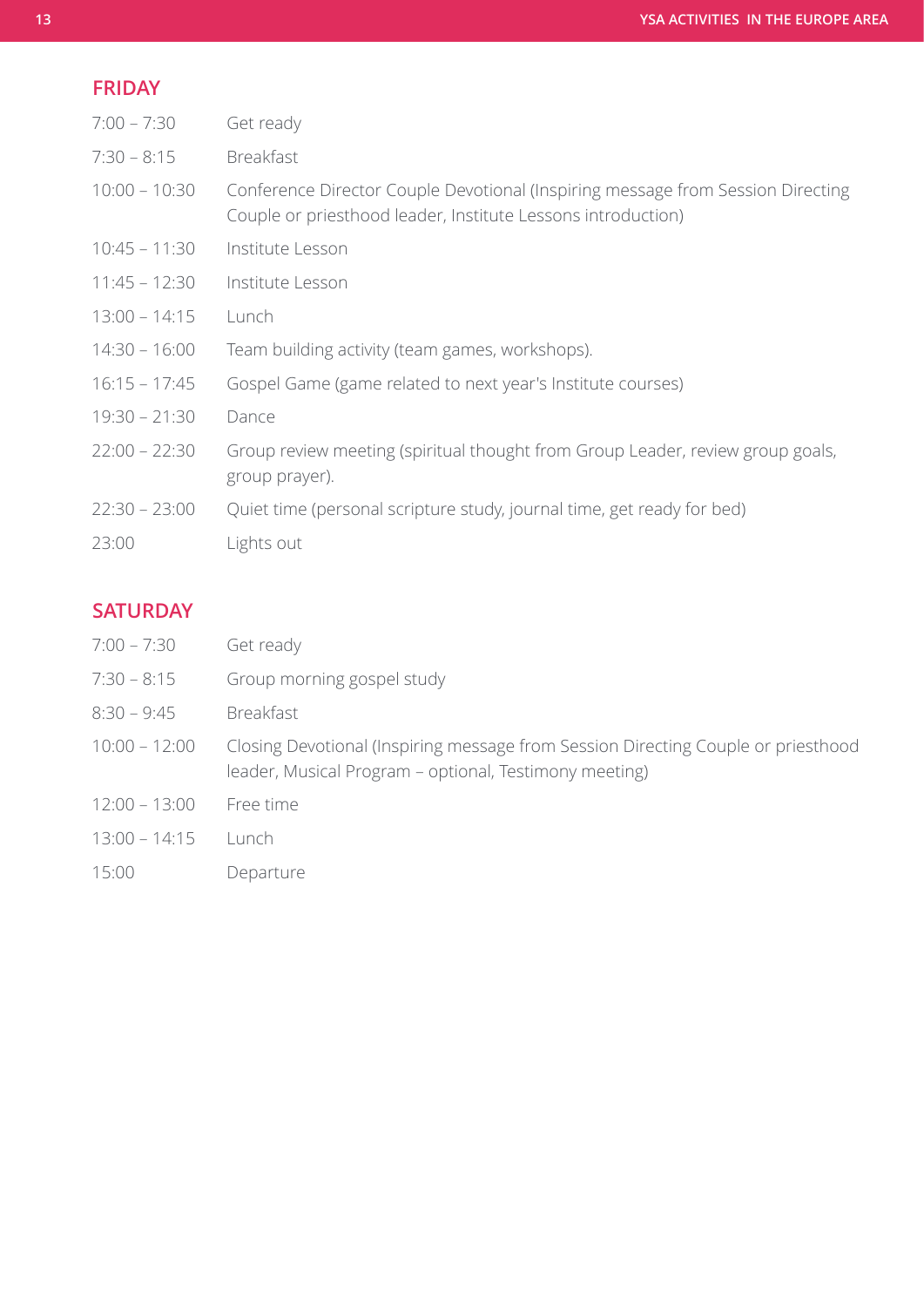### What and How?

### **1. ASSURE QUALITY AND SPIRITUAL FOCUS OF THE YSA CONFERENCES**

- a. Conference Planning Guide
	- Completed and approved
- b. Train Conference Director Couple and the local YSA planning committee
	- Training either by video conferences, meetings where feasible, or locally with the Area Seventy
	- Training supported by Area YSA Director Couple
- c. Commitments of YSA to standards at time of registration
- d. Provide a short summary of the objectives

### **2. ASSURE INCLUSIVENESS**

- a. Recruiting campaign
	- S&I coordinators actively invite YSA to the conference and ask YSA to reach out to less active members.
	- How can S&I staff support the recruiting?
	- Ask bishops, stake presidents, and stake YSA committees to extend invitations
- b. Give priority to YSA from the respective region
- c. Provide grants to YSA unable to afford participation or waive part of fee
- d. Offer free participation for a limited number of YSA providing support at conference (organizing committee, health & safety coordinators, etc.)

### **3. SUPPORT POST CONFERENCE EXPERIENCES**

- a. Plan follow-up with participants after the conference
- b. Provide a report on your post-conference activities and experiences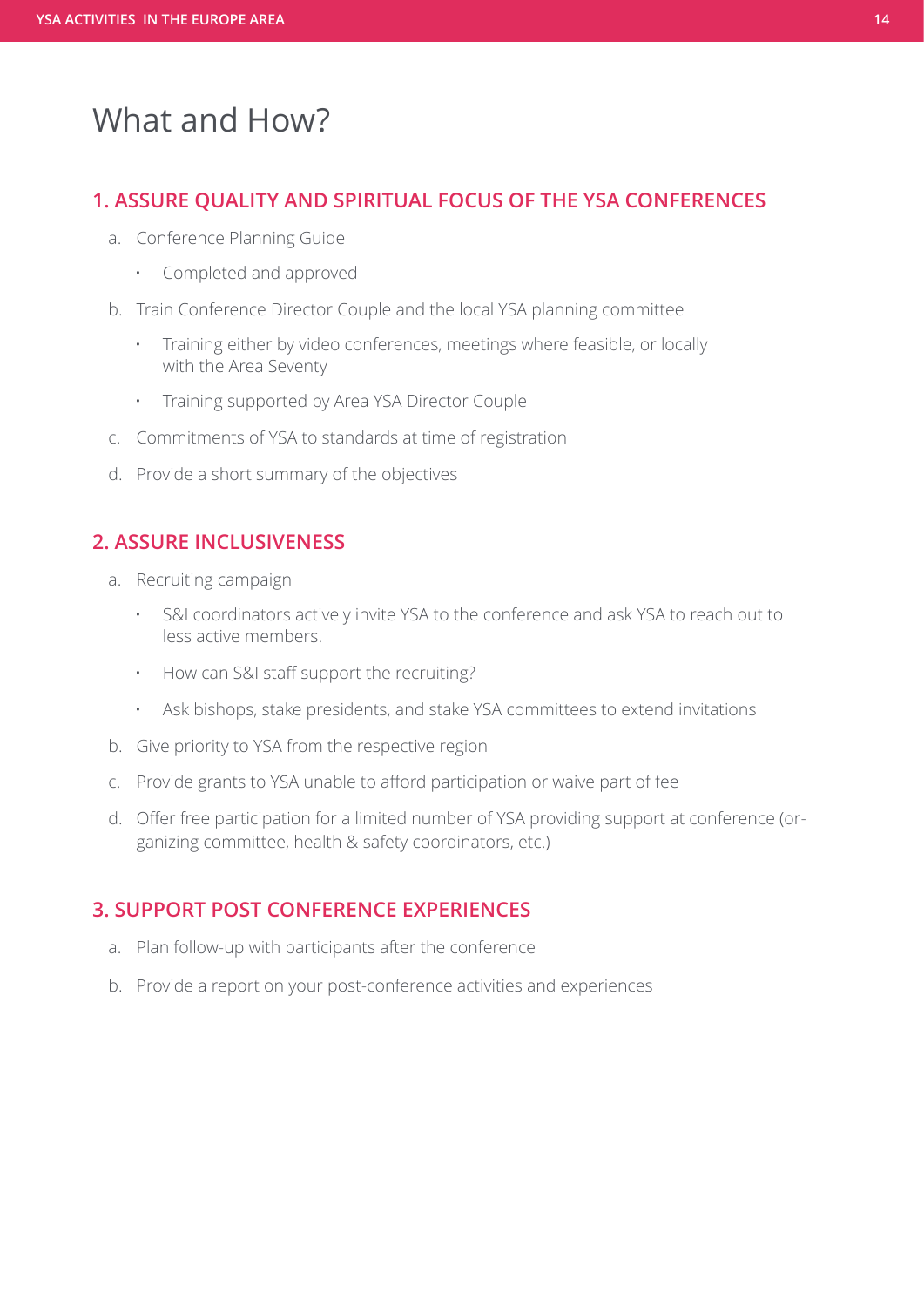### Plan Your YSA Conference Program

### **DAY 1**

| TIME | <b>ACTIVITY</b> |
|------|-----------------|
|      |                 |
|      |                 |
|      |                 |
|      |                 |
|      |                 |
|      |                 |
|      |                 |
|      |                 |
|      |                 |
|      |                 |
|      |                 |
|      |                 |

### **DAY 2**

| TIME | ACTIVITY |
|------|----------|
|      |          |
|      |          |
|      |          |
|      |          |
|      |          |
|      |          |
|      |          |
|      |          |
|      |          |
|      |          |
|      |          |
|      |          |
|      |          |
|      |          |
|      |          |
|      |          |
|      |          |
|      |          |
|      |          |
|      |          |
|      |          |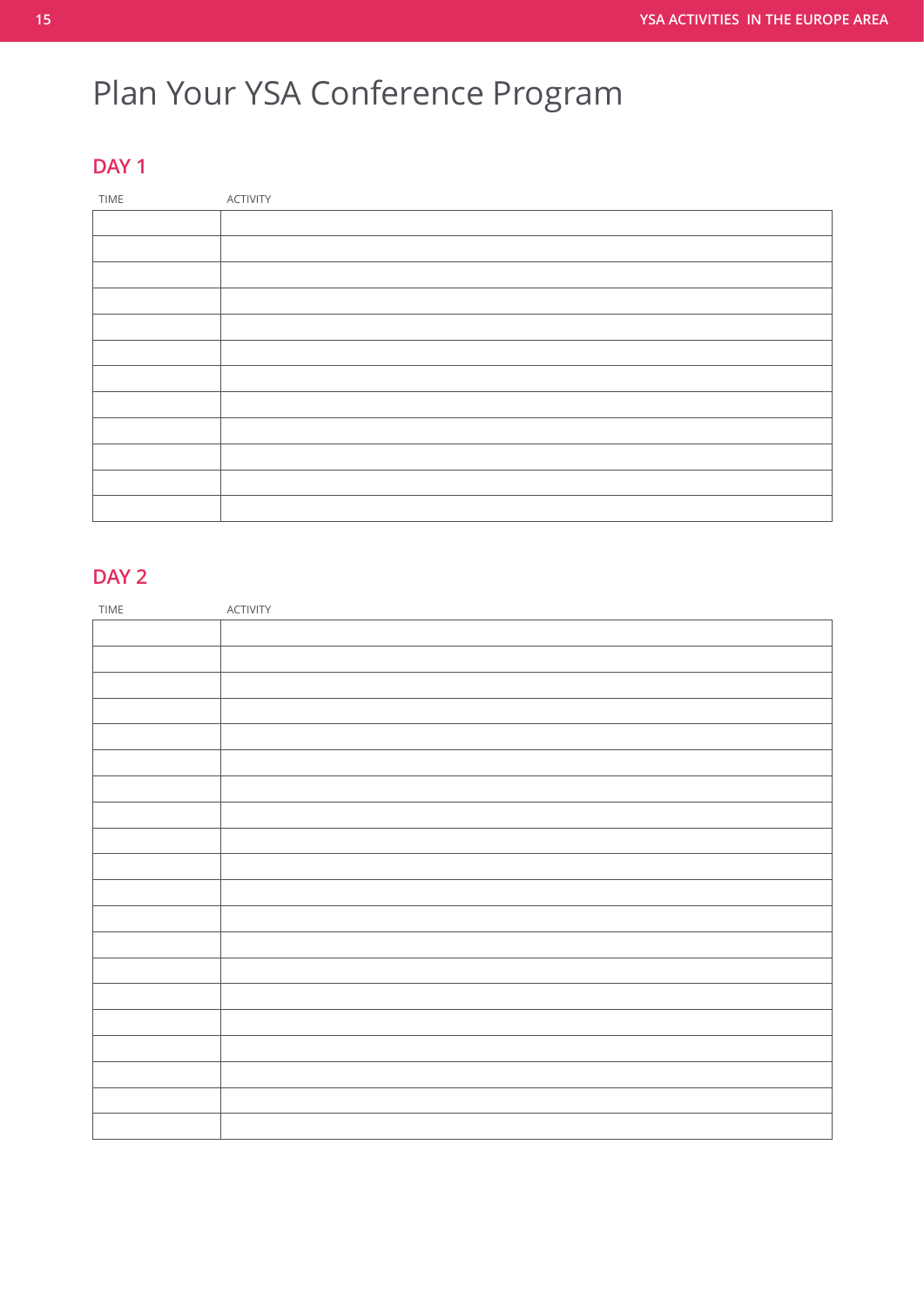### **DAY 3**

| TIME | ACTIVITY |
|------|----------|
|      |          |
|      |          |
|      |          |
|      |          |
|      |          |
|      |          |
|      |          |
|      |          |
|      |          |
|      |          |
|      |          |
|      |          |
|      |          |
|      |          |
|      |          |
|      |          |
|      |          |
|      |          |
|      |          |
|      |          |
|      |          |
|      |          |
|      |          |
|      |          |

### **DAY 4**

| TIME | <b>ACTIVITY</b> |
|------|-----------------|
|      |                 |
|      |                 |
|      |                 |
|      |                 |
|      |                 |
|      |                 |
|      |                 |
|      |                 |
|      |                 |
|      |                 |
|      |                 |
|      |                 |